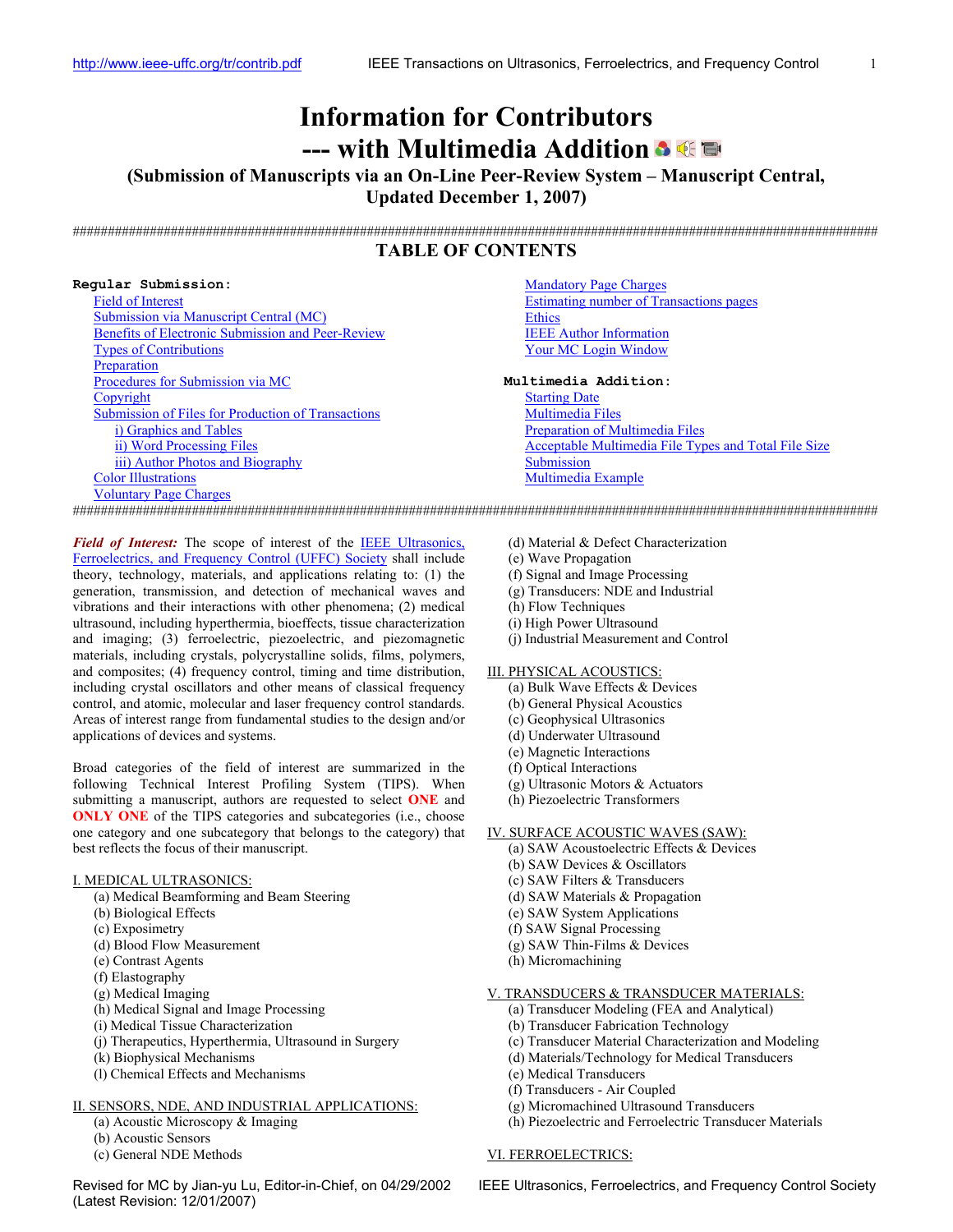- <span id="page-1-0"></span>(a) Ferroelectric Devices
- (b) Piezomagnetic materials
- (c) Ferroelectric Materials: Single Crystal, Polycrystal Thin Film, Polycrystalline Solids, Polymers, and Composite Forms
- (d) Ferroelectric Properties: Dielectric, Piezoelectic, Pyroelectric, Electro-Optic, Nonlinear Optic, and Electrostrictors
- (e) Ferroelectric Phenomena: Domains, Phase Boundaries, Switching, Poling, Fatigue, and Imprint
- (f) Ferroelectric Applications: Capacitors, Transducers, Sensors, Actuators, DRAM, Fe RAM, Long Wire IR Thermal Sensing, and Imaging
- (g) Integrated Ferroelectrics

# VII. FREQUENCY CONTROL:

- (a) Timing and Time Distribution
- (b) Crystal Oscillators and Filters
- (c) Atomic, Molecular, and Laser Frequency Control
- (d) Other means of classical frequency control
- (e) Frequency measurement and statistics

*Submission via Manuscript Central (MC):* To qualify for publication in the IEEE Transactions on Ultrasonics, Ferroelectrics and Frequency Control (TUFFC), the submissions must be unpublished, specifically prepared for TUFFC, and not be under consideration elsewhere (see "Ethics" later in this document). However, previously published conference papers are an exception provided that the papers have not been previously peer reviewed. An example is a paper for which only the abstract had been reviewed and where there exists no copyright conflict with the publisher of the conference paper. All the conference manuscripts will receive the same level of review as any other manuscript to ensure a consistent quality of the TUFFC. For manuscripts that have more than one author, the corresponding author must ensure that all the authors are aware that the manuscript is being submitted to the Transactions.

Manuscripts are accepted electronically **only** – through a system called Manuscript Central (MC) at the website: [http://tuffc](http://tuffc-ieee.manuscriptcentral.com/)[ieee.manuscriptcentral.com/](http://tuffc-ieee.manuscriptcentral.com/). Please follow the "Submission Instructions" accessible via the "Instructions and Forms" icon in the upper right.

*Benefits of Electronic Submission and Peer-Review:* The Manuscript Central is an electronic manuscript submission and peerreview system produced by a commercial company (ScholarOne: <http://www.scholarone.com/>). It is user-friendly and eliminates the need for handling paper manuscripts and correspondence. All the correspondence and reminders to both authors and reviewers can be generated automatically. All the manuscripts are automatically tracked from the moment of submission until the decisions are made, eliminating the need of a laborious separate tracking and reporting database, reducing potential errors, improving handling quality, and saving the costs of editorial offices. Authors, reviewers, Associate Editors (AEs), the Editor-in-Chief (EIC), and the Associate Editor-in-Chief (AEIC) are able to view the status of manuscripts on the web anytime at their convenience. The MC also has an interface for electronic production of journals. The new electronic peer-review system has shortened the peer-review cycle, resulting in a faster dissemination of research findings, which is an important benefit to our members, authors, and readers. The new system has removed the burden on authors from copying, packing, and mailing their manuscripts, and thus avoiding delays and potential loss of manuscripts. The reviewers can get all the necessary information from the web to review manuscripts and make comments to both the authors and AEs electronically thus increasing their efficiency. AEs can track manuscripts and the peer-review process on the web and do

(Latest Revision: 12/01/2007)

not need to mail a large number of manuscripts and correspondence and thus reduce their workload.

With electronic manuscript submission and reviews, the UFFC society has reduced the time from submission to publication, and made the review process more transparent to the author by allowing electronic status checking of the review progress.

*Types of Contributions:* There are five types of contributions as follows. PAPERS may be of any length and must generally satisfy requirements for completeness. Manuscripts may be returned to the authors for revision in response to reviewers' recommendations. (Papers may include Special Issue papers, Review papers, and Invited papers.) CORRESPONDENCES are narrower in scope and shorter than Papers. Correspondences typically do not occupy more than **four** Transactions pages. Both Papers and Correspondences receive the same level of review. LETTERS are short, rapid communications for which timeliness is essential. Letters will be reviewed only for acceptance or rejection to speed up the process. Published Letters must occupy no more than **two** Transactions pages. FRONT COVER IMAGES of the IEEE Transactions on UFFC include a contributed image. When a manuscript is revised and resubmitted, authors are encouraged to submit the color version of an image in the manuscript as a front cover image. There is no publication charge to authors for front cover images. Front cover images will be subject to a peerreview process to judge their appropriateness. Images submitted independent of a manuscript will also be considered but preference will be given to those with manuscripts that are going to appear in the corresponding issue. Because there are only 12 images that can be published in the front covers each year, not all accepted images will appear on the front covers. When there is more than one image accepted for a particular issue, only one will be used for that issue. The remaining images plus others submitted independently may be used in a future issue where there is no suitable image for that issue. Recent front cover images can be found at: [http://www.ieee](http://www.ieee-uffc.org/tr/covers.htm)[uffc.org/tr/covers.htm](http://www.ieee-uffc.org/tr/covers.htm). ERRATA provide a forum for authors to make corrections to their papers published previously in the TUFFC. A recent example can be found in Vol. 47, No. 3, Nov. 2000 at http://www.ieee-uffc.org/tr/.

*Preparation:* Manuscripts must be prepared carefully and written in a clear and concise style. The Editors emphasize the necessity of using correct English. Since the TUFFC publishes only in English, contributors for whom English is not a native language should consult a competent colleague for the purpose of editing the original manuscript.

The text of manuscripts must be prepared according to IEEE guidelines. See the IEEE publication "Information for Authors" for a complete description of formatting, notation, captioning, and bibliographic style. This publication is available at [http://www.ieee.org/web/publications/pubtoolsandpolicyinfo/authorp](http://www.ieee.org/web/publications/pubtoolsandpolicyinfo/authorpub.html#Periodicals) [ub.html#Periodicals.](http://www.ieee.org/web/publications/pubtoolsandpolicyinfo/authorpub.html#Periodicals) Special notice should be taken of Section IV, "General Manuscript Preparation."

The font size of manuscripts should be **11** or **12** points. The margin is of **1** inch on all sides. The page size should be set to 11"x8.5" (27.9cm x 21.6cm) with the Portrait orientation in the "Page Setup" of your word processing file. The text should be double-spaced and in single-column. Each contribution must contain an abstract (not more than **200** words for Papers and **50** words for Correspondences and Letters). The abstract should indicate the scope of the manuscript and summarize the author's conclusions. This will make the abstract, by itself, a useful tool for information retrieval. Illustrations (graphics) and tables may be inserted into the text sections of a manuscript without the text wrapped around or be placed together at the end of the manuscript after separate figure and table legend pages. In any

Revised for MC by Jian-yu Lu, Editor-in-Chief, on 04/29/2002 IEEE Ultrasonics, Ferroelectrics, and Frequency Control Society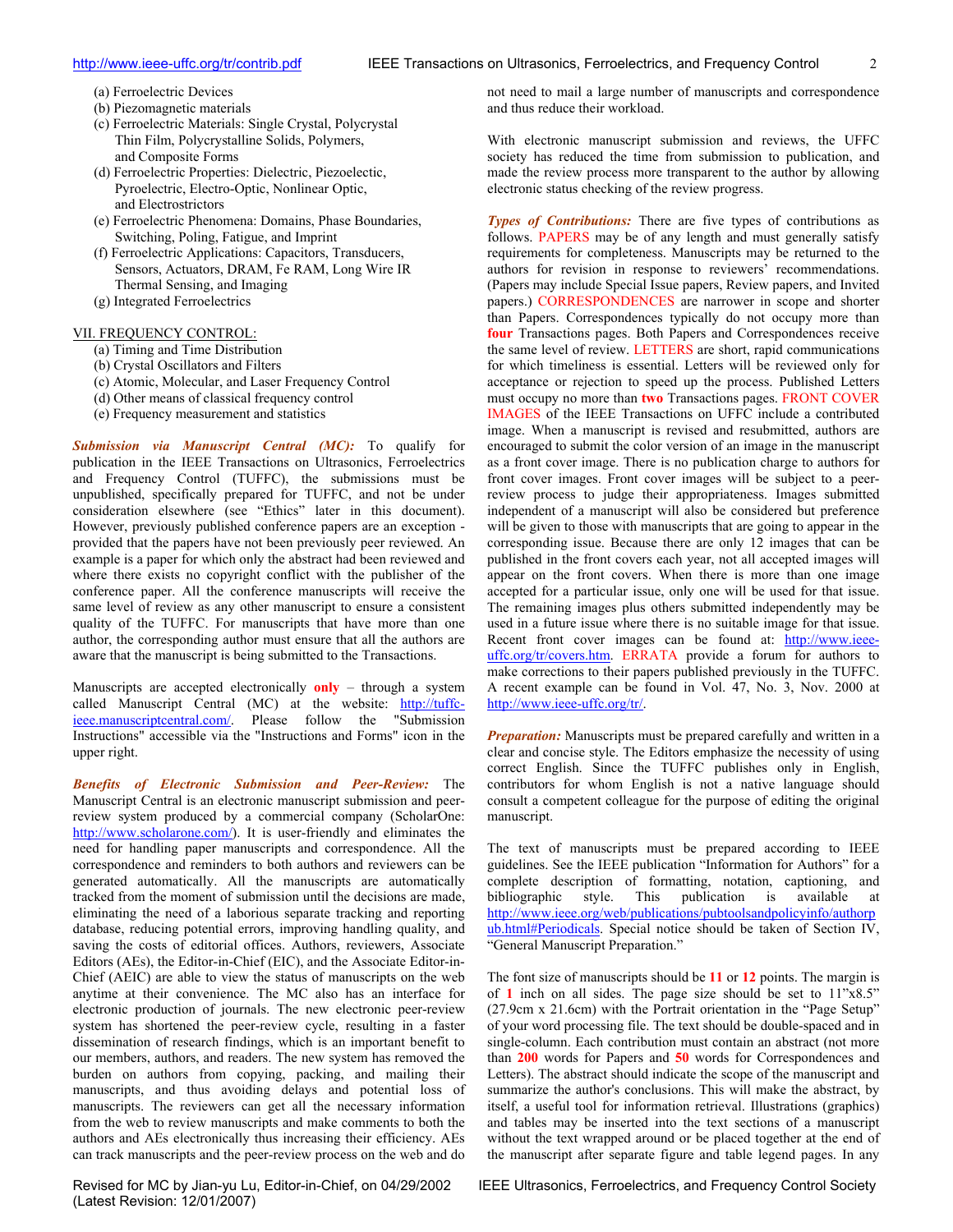<span id="page-2-0"></span>case, all illustrations and tables should be included in the same electronic file as the manuscript text so that editors and reviewers do not need to spend a lot of time downloading a large number of individual figures and tables in addition to the manuscript text. Each figure and table should have a caption that is intelligible without requiring reference to the text. If illustrations and tables are inserted into the text sections, figure captions should be under the figures, identified with a bold "**Fig. #.**", center justified, and with a different

font (such as Helvetica or Arial) and of **1** point smaller in size than the main text. Table captions have a similar requirement, beginning with a bold "**Table #.**" placed above the table. References must be complete, in IEEE style, and appear in a **separate** reference section at the end of the contribution, double-spaced, single-column, with corresponding items in the text referred to by numerals in square brackets. Reference style for papers: Author, first initial followed by last name, title, periodical, volume, inclusive page numbers, month, year. Reference style for books: Author, title, publisher, year, chapter or page numbers.

For graphics, all lettering must be of uniform size and large enough to permit legible reduction to column width (3.5 in or 8.9 cm). Use lettering only where necessary.

This paragraph provides you with one method to produce graphics in your manuscript. The same principle to reduce file sizes is applicable to other software too. To produce a figure that can be embedded into your word processor such as Microsoft Word, you can "Save as" or "Export" your graphics to EPS (encapsulated PostScript) format after selecting the graphics you want to export from your graphic application software such as Adobe PhotoShop or Corel Draw. You can also print your graphics to a file with a PostScript driver instead of to a printer from your graphic application. Rename the filename from an extension such as "PRN (print)" to EPS. The EPS file can then be opened with the free software named GhostView ([http://www.cs.wisc.edu/%7Eghost/\)](http://www.cs.wisc.edu/%7Eghost/) and then copy/paste into your word processing file. To avoid a large white space around your graphics, you can select "EPS Clip" in the pull-down menu "Options" of the GhostView. To produce graphics of sufficiently high quality for the peer-review process, authors should control the resolution and size with GhostView before copy/paste. (For example, in the pull-down menu "Media", selecting "Display Settings …", and then setting the "Resolution" to **100** ppi (pixels per inch) will be sufficient for the peer-review process in most cases.) Strike a balance between resolution and the file size of the manuscript you can handle. For example, a 7 inch x 10 inch figure of 100 ppi resolution with 24 bit RGB color will result in an uncompressed file size of 2.1 Mega Bytes (MB). There is no need to produce a figure size that is larger than **7** inch x **10** inch because the text area of the printed Transactions is smaller. To further avoid unnecessarily large file sizes and thus a long downloading time for both editors and reviewers, in the "Depth" setting of the GhostView, selecting "8-bit" for grayscale or color images will usually result in a satisfactory quality with only 1/3 of the file size as compared to "24-bit". For black-and-white line drawings, selecting "1-bit" is appropriate for an 8-fold reduction in file size as compared to choosing "8-bit". The figure quality of the final PostScript file and PDF file can be verified in GhostView or in MC before the manuscript is formally submitted.

After the manuscript is prepared with a word processor, the authors can print the manuscript to a "PRN" file with a PostScript driver instead of to a printer. Then, rename the extension "PRN" to "PS" for uploading to MC. Other acceptable file formats for the manuscript are listed in the "Submission Instructions" at the MC site. (Click on the "Instructions and Forms" icon on the login or any other screen at [http://tuffc-ieee.manuscriptcentral.com/.](http://tuffc-ieee.manuscriptcentral.com/)) Some word processing software such as Microsoft Word allows direct conversion of files to PDF if authors have a full version of Adobe Acrobat 4.0 or later

(Latest Revision: 12/01/2007)

installed in their computer. For Microsoft Word files, MC can automatically convert them into PDF.

The Front Cover Images can be ultrasound images, illustrations of UFFC-related techniques, or images from modalities of UFFC-related phenomena. The image or illustration will be accompanied with a TITLE and up to fifty (**50**) words of ABSTRACT (text) describing the image or illustration, including noncommercial credits. Because we try to match the front cover image with the issue that contains the image, if possible, authors should include the manuscript number at the end of the title of the Front Cover Image, for example, TITLE – TUFFC-01234-2003, where "TUFFC-01234-2003" is the corresponding manuscript number produced by MC. When submitting an image, on the "Title" line in MC, provide a brief title of the image. In the "Abstract" space, type in up to 50 words description of the Front Cover Image.

*Procedures for Submission via MC:* There is a step-by-step guide on screen for submission of manuscripts via MC. Please notice that when you submit a file of a format such as Microsoft Word (with a .doc extension), MC will automatically convert it to PDF. However, MC also saves your original .doc file in the system. We encourage you to manually move the file from the folder "Original Files / Files Not For Review" to "Files For Review". This makes it easier for reviewers or an AE to add comments or changes directly to your original manuscripts.

*Copyright:* It is the policy of the IEEE to own the copyright to the technical contributions it publishes. To comply with IEEE copyright policy, authors are required to sign an IEEE Copyright Transfer Form and submit it with the manuscript. The copyright form can be obtained by clicking on the "Instructions and Forms" icon at the MC site at <http://tuffc-ieee.manuscriptcentral.com/>or downloaded from <http://www.ieee-uffc.org/tr/copyrt.pdf>. The form can be filled out electronically and printed out. After the form is signed, it can be converted to an electronic image in a web-viewable format such as "JPG" (Joint Photographic Group) using a scanner. If you have a full Adobe Acrobat software version 4 or higher, you can sign the form digitally and then upload the PDF form with your manuscripts in MC.

*Submission of Files for Production of Transactions:* When the revised manuscripts are submitted via MC, authors are also requested to submit the original revised word-processing file of the manuscript (not just the PDF file) and high-quality graphics for journal production. For each file uploaded to MC during the submission process, the authors should provide a description including computer hardware and software used (both the operating system and application versions), file type such as EPS, and figure and table numbers (such as figure1 a and table2 b) corresponding to the manuscript. To avoid graphics being reduced to an unacceptably small size during the production, please specify a suggested publication width (our standard width is one of the following: 21, 33, and 43 picas, where 6 picas are equal to 1 inch or 25.4 mm) for each illustration (a "Description" window will automatically popup for each file uploaded in MC). For best results, please submit your graphics in one of the three standard widths above.

*i) Graphics and Tables:* The graphics and tables in the word processing files usually do not have production quality due to, for example, the conversion during the copy/paste operation with GhostView. Therefore, in addition to the word processing file that should include a crude version of all illustrations and tables for the peer-review purpose, please submit your original high-quality graphics/illustrations artwork and tables separately via MC.

The desirable formats for the graphics files are TIFF (tagged image file format) or EPS. JPG and other lossy compression formats may

Revised for MC by Jian-yu Lu, Editor-in-Chief, on 04/29/2002 IEEE Ultrasonics, Ferroelectrics, and Frequency Control Society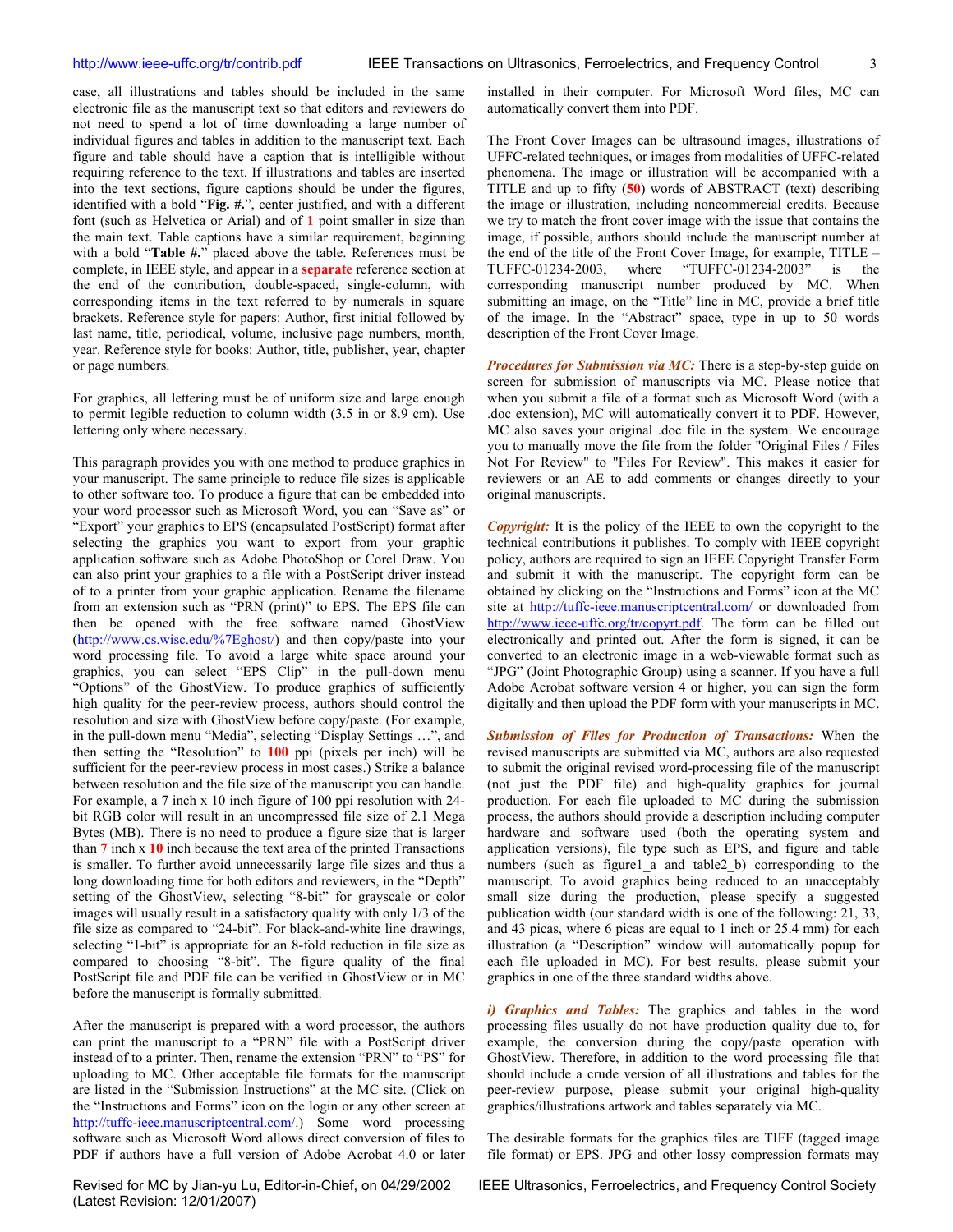<span id="page-3-0"></span>produce a smaller file size but usually result in a poorer quality, especially at a high compression rate.

To avoid unnecessarily large file sizes and to reduce the cost for using the MC system, each graph should not be bigger than **7** inch x **10** inch. The desired resolution of grayscale or color graphs for sufficient Transactions production quality is **300** pixels per inch (ppi). Each pixel has a depth of "1-bit", "8-bit", or "24-bit". A "24-bit" graph will result in a file size 24 times larger than 1-bit. In an extreme case (7 inch x 10 inch with 24 bit depth at 300 ppi resolution), the uncompressed file size will be 18.9 MB. For monochrome bitmaps (such as black-and-white line plots), the desired production resolution is 600 pixels per inch. In this case, each pixel should be 1-bit in depth (a pixel at 1-bit depth is called a dot). "Dots per inch or dpi" is used to measure resolution in this case. For most authors who do not submit color graphs, 8-bit for grayscale and 1-bit for monochrome bitmaps are sufficient. To reduce file sizes and thus the uploading and downloading time, it is necessary to compress all files that are used for production (graphics, bitmaps, line plots, and word processing files with figures, etc) before uploading. Freeware for the compressions such as QuickZip can be downloaded at: [http://quickzip.ifroggy.com/.](http://quickzip.ifroggy.com/)

*ii) Word Processing Files:* Equations entered as graphic elements will be lost in translation during journal production, and should be avoided. Files must be self-contained; that is, there should be no pointers to your system setup. Do not create special macros. Acceptable word processing programs for the **journal production** include: Microsoft Word, Microsoft Works Windows, Word for Windows, WordPerfect Windows, WordPerfect MAC, TeX, and LaTeX. Page layout software such as Ventura, Pagemaker, and Quark are not acceptable. Please notice that the acceptable file formats of the manuscript for **peer-review** are different from those for production and are listed in the "Submission Instructions" at the MC site. (Click on the "Instructions and Forms" icon on the login or any other screen at <http://tuffc-ieee.manuscriptcentral.com/>.)

*iii) Author Photos and Biography:* Photos and biographies are required for full papers only; they are not used in correspondences and letters. Authors should submit their biographies and recent photographs (taken within the past five years) via MC. A suggested biography format consists of three paragraphs: 1) name, where and when born, degrees earned, field(s) of study, school, city, state; 2) chief employment dates, organizations, positions held, type of work, responsibilities, present position; and 3) professional society membership, offices, awards. The biography should be submitted as a separate ASCII text or word processing file. A 1.5 inch x 2 inch photo with 300 ppi at 8-bit pixel depth will have sufficient resolution for the Transactions.

*Color Illustrations:* Authors are responsible for the incremental cost of printing in color, typically between **\$1000** and **\$1500** per page. Payment of fees on color reproduction in the print version of the Transactions is not negotiable or voluntary, and the author's agreement to publish the manuscript in the Transactions is considered acceptance of this requirement.

*Voluntary Page Charges:* After a manuscript has been accepted for publication, the author's company or institution will be requested to pay a charge of **\$115** per printed page to cover part of the cost of publication. Page charges for the Transactions are not obligatory nor are their payment a prerequisite for publication. The author will receive 100 free offprints without covers if the page charge is honored. Detailed instructions will accompany the page proof.

*Mandatory Page Charges:* Mandatory Page Charges of **\$175** per page is required for contributions longer than **eight (8)** Transactions

(Latest Revision: 12/01/2007)

pages. The Publisher holds the right to withhold publication of the current submission or any future submissions from the author(s) if this charge is not honored. If only the mandatory overlength page charge is paid, no free reprints will be sent. Only the Editor can waive the mandatory overlength page charge under extenuating circumstances.

*Estimating number of Transactions pages:* To estimate the number of Transactions pages, the following guidelines are provided. They are based on approximately 250 words per submitted, double-spaced manuscript page. Estimated number of Transactions pages = (number of submitted pages)/3 + (number of figures and tables)/4 + (number of references)/50.

*Ethics:* It is the responsibility of authors to obtain all necessary approval and to follow ethics when treating human subjects and animals. A footnote should appear in the manuscripts to indicate such approval.

It is unethical for authors to submit a manuscript to multiple journals simultaneously for review. **Plagiarism** in any form is strictly prohibited and **punishments** are listed in the Section 8.2 of the IEEE Publication Services and Products Board (PSPB) Operation Manual accessible from: [http://www.ieee.org/web/publications/rights/.](http://www.ieee.org/web/publications/rights/) The IEEE Code of Ethics can be found at: [http://www.ieee.org/portal/pages/iportals/aboutus/ethics/code.html](http://www.ieee.org/about/whatis/code.html).

*IEEE Author Information:* Information for IEEE Transactions and Journal Authors is available on request from IEEE Operations Center, Transactions/Journal Department, 445 Hoes Lane, P.O. Box 1331, Piscataway, NJ 08855-1331, by email to "trans@ieee.org", by fax at 908-562-0545 or by the World Wide Web at "http://www.ieee.org". The complete IEEE "Information for Authors" can be downloaded at http://www.ieee.org/web/publications/pubtoolsandpolicyinfo/authorp ub.html#Periodicals.

*Your MC Login Window:* You can login to the MC system by providing your User ID and Password and then clicking on the "Log In" icon. (For UFFC members, please notice that the MC account is neither the IEEE Web Account nor the UFFC account.) If you forget your User ID and/or Password, you can click on the icon "Check for Existing Account" and you will receive your account information via email. If you don't have an account, please click on the icon "Create a New Account".

| File Edit View Go Bookmarks Tools Window Help                                            | N) IEEE Transactions on Ultrasonics, Ferroelectrics, and Frequency Control - Manuscript Central [TM] - Netscape |                                               | FOX |
|------------------------------------------------------------------------------------------|-----------------------------------------------------------------------------------------------------------------|-----------------------------------------------|-----|
|                                                                                          | http://tuffc-ieee.manuscriptcentral.com/                                                                        | Search<br>Ξ                                   |     |
| 日,                                                                                       | Mail & Home Q, Search   ElBookmarks & Members & WebMail & Connections & BizJournal & SmartUpdate & Mktplace     |                                               |     |
| Transactions on Ultrasonics,<br>◈IEEE<br>Ferroelectrics, and<br><b>Frequency Control</b> | powered by<br>ScholarOne<br><b>Manuscript Central</b>                                                           | <b>Get Help Now</b><br>Instructions and Forms |     |
|                                                                                          |                                                                                                                 |                                               |     |
| create a new                                                                             | <b>TUFFC Login</b>                                                                                              |                                               |     |
| account                                                                                  |                                                                                                                 |                                               |     |
| check for existing                                                                       | User ID: Jian-yu_Lu                                                                                             |                                               |     |
| 岗<br>account                                                                             | Password:                                                                                                       |                                               |     |
|                                                                                          | <b>ILE Example 10 Divide</b> Transactions<br><b>ILE Example 10 Divide</b> Space of Perroelectrics, and          | Frequency Control                             |     |
|                                                                                          |                                                                                                                 | log in                                        |     |

Revised for MC by Jian-yu Lu, Editor-in-Chief, on 04/29/2002 IEEE Ultrasonics, Ferroelectrics, and Frequency Control Society